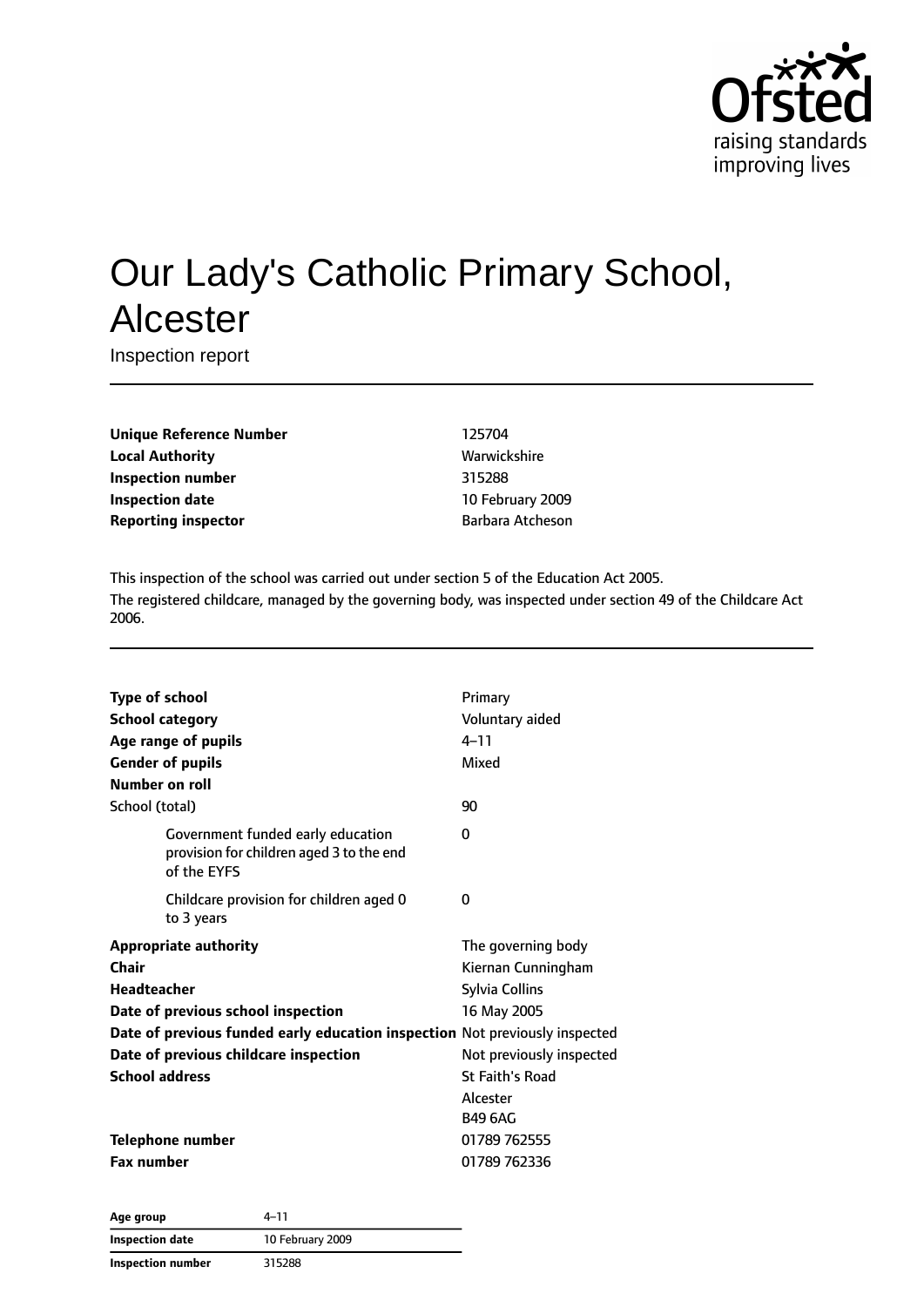.

<sup>©</sup> Crown copyright 2009

Website: www.ofsted.gov.uk

This document may be reproduced in whole or in part for non-commercial educational purposes, provided that the information quoted is reproduced without adaptation and the source and date of publication are stated.

Further copies of this report are obtainable from the school. Under the Education Act 2005, the school must provide a copy of this report free of charge to certain categories of people. A charge not exceeding the full cost of reproduction may be made for any other copies supplied.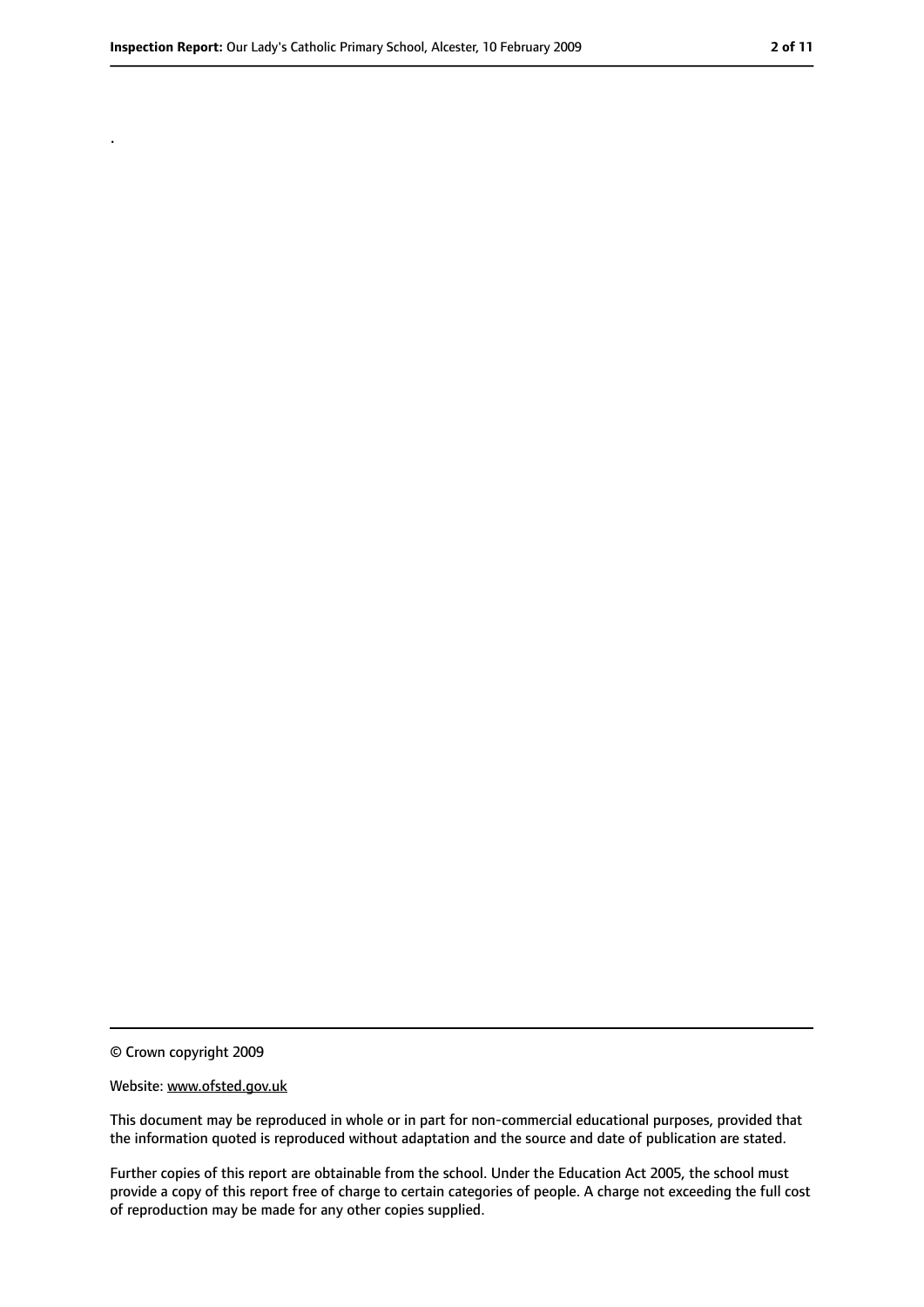### **Introduction**

The inspection was carried out by two Additional Inspectors.

#### **Description of the school**

The school is smaller than most primary schools. The majority of pupils are of White British heritage, with a few from minority ethnic groups. A below average proportion of pupils are entitled to free school meals. An above average number have learning difficulties and/or disabilities, which mainly involve speech and language difficulties. The school has provision for the Early Years Foundation Stage in a mixed Reception and Year 1 class.

#### **Key for inspection grades**

| Grade 1 | Outstanding  |
|---------|--------------|
| Grade 2 | Good         |
| Grade 3 | Satisfactory |
| Grade 4 | Inadequate   |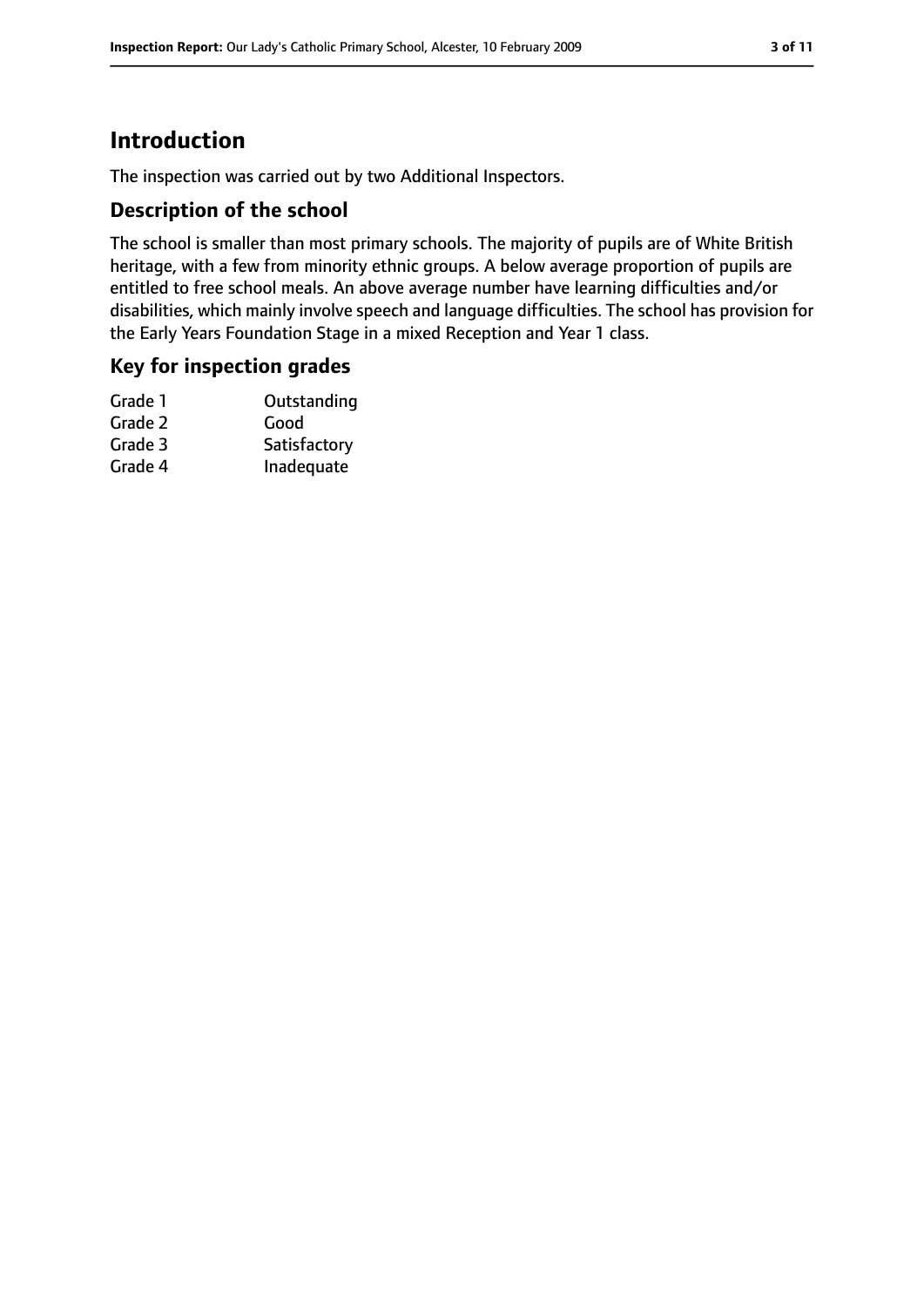### **Overall effectiveness of the school**

#### **Grade: 3**

This is a satisfactory school. Its great strength lies in the supportive atmosphere which encourages pupils to grow in confidence and is a constant thread throughout the work of the school. Parents appreciate this. One parent, reflecting the views of many, said, 'We are confident that our daughter is cared for and nurtured in the safest possible atmosphere.' Pupils' achievement is satisfactory because the quality of teaching and learning, the curriculum and guidance and support are satisfactory rather than good. Pupils usually join and leave the school with standards that are broadly average, having made steady progress as they move through the school. However, progress for the more able and progress in mathematics for all pupils could be quicker to help raise standards further. The reason behind this lies in the fact that there are inconsistencies in teaching and learning and also the fact that pupils are not always clear about what they have to do next to improve their work. Similar reasons underlie the pupils' slower progress in mathematics and writing by children in the Early Years Foundation Stage.

Pupils' personal development, including spiritual, moral and social and development, is good. This is because the curriculum promotes personal development well and the school provides good pastoral care. Pupils appreciate the many clubs that the school has to offer and talk excitedly about the benefits of residential weekends, archaeological digs and trips to places like Hampton Court. Relationships are good throughout the school. As a result, pupils enjoy coming to school and have positive attitudes towards school and their work. They say that there is a friendly atmosphere and teachers are 'nice' people but they don't enjoy 'rough arguments' on the playground, or when other pupils chat in class and prevent them from learning. Pupils have a good knowledge and understanding of the importance of adopting a healthy lifestyle and being safe in all that they do.

Pupils' care, support and guidance are satisfactory. The care and welfare of pupils and their families is at the heart of the school's work and there is a close partnership with a range of outside agencies that supports the school in meeting pupils' needs. Academic guidance is less strong. Pupils have targets to improve their work, but are sometimes unclear as to whether they have met a target and what they need to do next to help improve their work

The headteacher and deputy headteacher lead a team of staff who share a common vision to 'enable pupils reach their full potential within a caring and supportive environment'. Their secure leadership and management, along with a developing understanding of the school's strengths and weaknesses, are helping to raise pupils' achievement and standards. The pace of progress since the previous inspection has been steady and the school has a satisfactory capacity to improve. Checks on teaching identify strengths but do not focus sufficiently on what teachers need to do to challenge more able pupils and to help all pupils overcome any gaps and difficulties in order to accelerate their progress, particularly in mathematics.

#### **Effectiveness of the Early Years Foundation Stage**

#### **Grade: 3**

Children settle quickly into school because there is a warm, welcoming atmosphere and because good partnerships between adults ensure that children feel happy, secure and ready to learn. Children start school with typical skills for their age. They make steady progress in all areas of learning to start Year 1 with expected standards for their age in terms of both their academic and personal development. Care and welfare are good so that when children set out for a 'Bear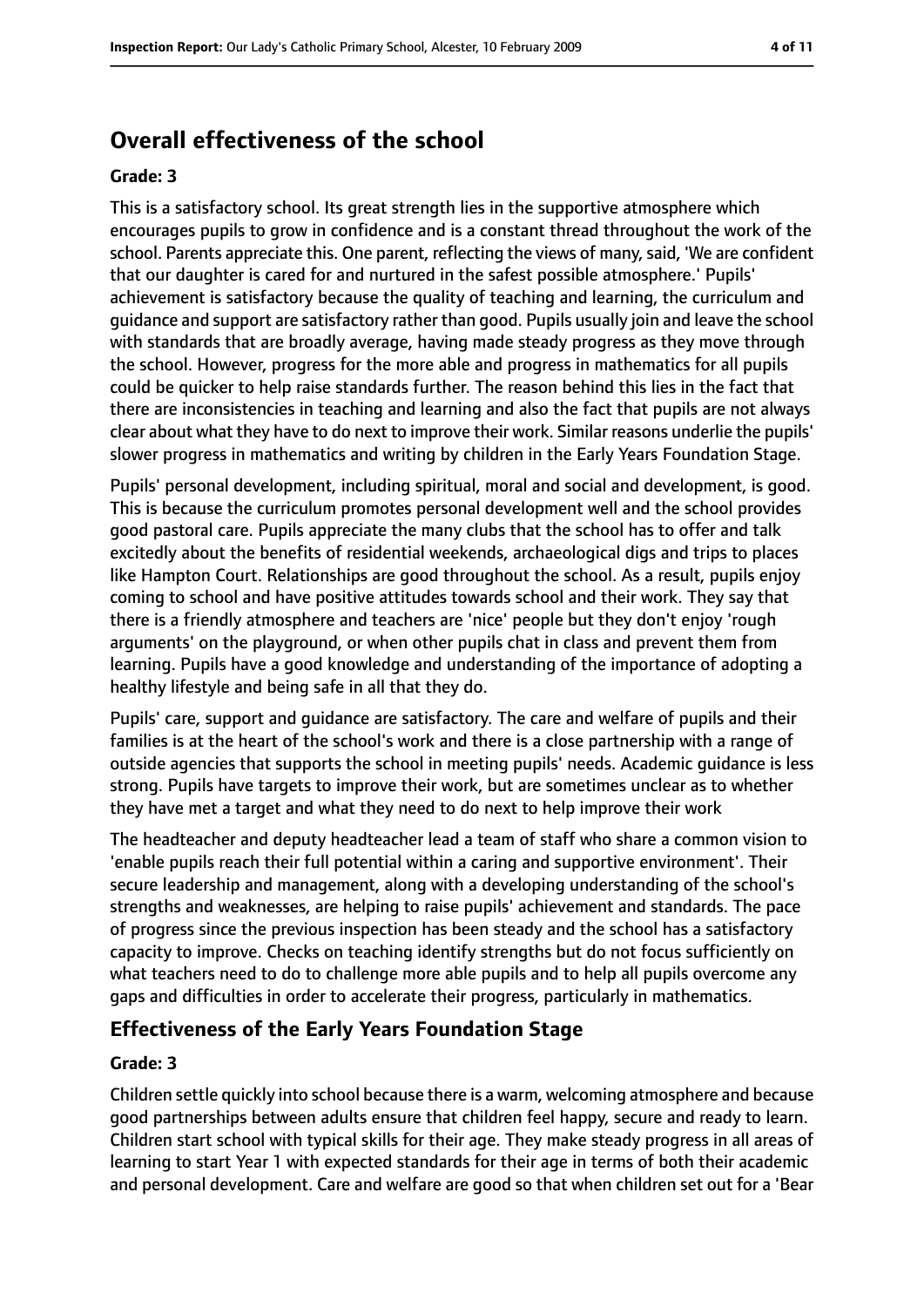Hunt' on a wet, wintry morning, they are all warmly wrapped in coats, scarves and gloves. Children's social development is good and this is reflected in the positive attitudes they have towards their work and their good behaviour. Planning does not always provide enough learning opportunities in mathematics and writing, which are the weakest areas of learning. Children join in eagerly when learning their letter sounds and are most attentive to what the teacher has to say. They engage productively in the range of activities, including those led by the teacher and those initiated by the children themselves. Leadership and management are satisfactory. The staff work well together as a team. The school has a clear understanding of weaknesses such as the need to ensure that the outdoor learning area is improved to provide high quality outdoor activities, but has yet to ensure that all areas of the curriculum are planned to the same degree.

#### **What the school should do to improve further**

- Identify weaknesses in writing and mathematical development for children in Early Years Foundation Stage more clearly in order to plan work that accelerates their progress further.
- Make sure that all pupils have clear information about how well they are doing so that they understand what they need to do next to improve their work, particularly in mathematics.
- Improve checks on teaching so that staff have more quidance in teaching mathematics, particularly for the more able, so that all pupils make quicker progress in their learning.

A small proportion of the schools whose overall effectiveness is judged satisfactory but which have areas of underperformance will receive a monitoring visit by an Ofsted inspector before their next section 5 inspection.

### **Achievement and standards**

#### **Grade: 3**

Pupils' achievement is satisfactory overall. Children enter the school with typical skills and knowledge for children of their age. They make satisfactory progress to reach the expected standards by the time they enter Year 1. They then make steady progress to reach broadly average standards at the end of Year 2. National tests in 2008 show that at the end of Year 6, standards were broadly average. While progress overall is satisfactory it could be quicker, particularly in mathematics and for the most able pupils. The school recognisesthis and initiatives introduced recently are beginning to consolidate pupils' learning through the introduction of homework books. There are signs of improvement in pupils' progress in Years 4, 5 and 6; however, the school has not yet remedied all the weaknesses in pupils' knowledge or difficulties in their learning. Pupils with learning difficulties and/or disabilities are supported well, enabling them to make satisfactory progress.

### **Personal development and well-being**

#### **Grade: 2**

Pupils' personal development is strength of the school. Their good spiritual, moral, social development means that behaviour is good and although some rough play is reported, pupils generally work and play harmoniously together and are polite and friendly. They enjoy attending. Pupils have a secure knowledge of other cultures but their understanding is more limited. They know how to eat healthily and enjoy sporting activities. Pupils say they feel safe in school and are confident that they could go to any member of staff if they were worried. Pupils enjoy their responsibilities, including the school council, and feel confident that they contribute well to school life. However, the school recognises that pupils' contribution within the wider community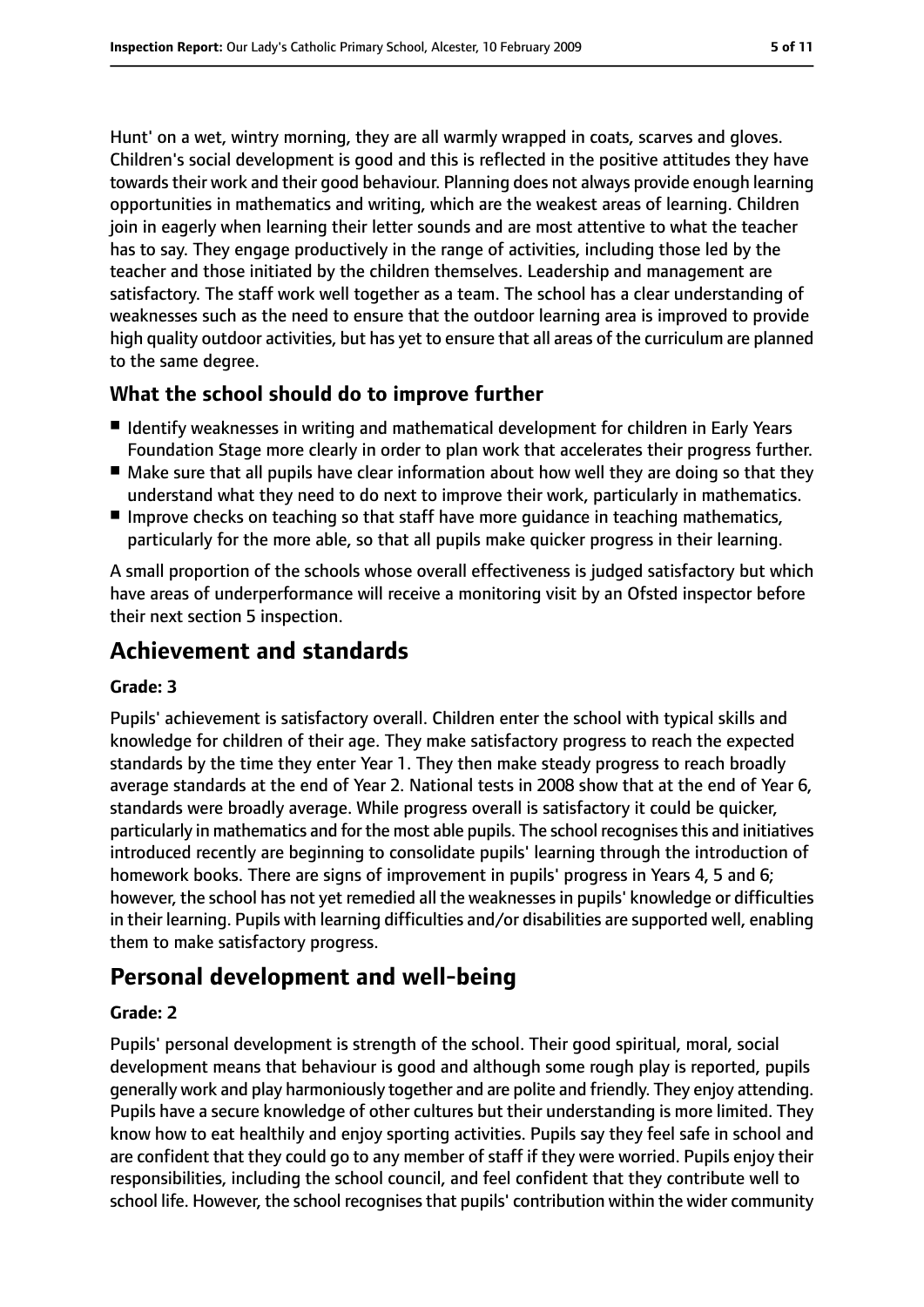is a weaker aspect of their development. Satisfactory achievement, together with the skills they learn that can be used in adult jobs, means that pupils are suitably prepared for their future.

### **Quality of provision**

### **Teaching and learning**

#### **Grade: 3**

Pupils are happy, confident learners because teachers foster good relationships between all. Pupils enjoy the brisk pace at the start of lessons but become passive when teachers talk for too long and the pace of the lesson drops. Learning is strengthened when teachers listen carefully to what pupils say and adapt the lesson accordingly. However, pupils do not always fully understand their learning objectives or their targets. This means that they are not always clear about what they have to achieve, and this in turn slows progress. In some lessons the work is not sufficiently challenging and pupils say that they sometimes find work too easy. They say that they would like to learn more and although they find marking helpful, it does not always indicate the next steps in their learning. Pupils enjoy their learning when they take an active part in the lesson such as planning a play script and are dismayed when the lesson comes to an end. Teaching assistants make a valuable contribution to ensuring that pupils with learning difficulties and/or disabilities are fully included in every lesson.

#### **Curriculum and other activities**

#### **Grade: 3**

The curriculum supports pupils' good personal development through an effective programme of personal, social and health education and as a result pupils know how to lead safe and healthy lifestyles. Pupils enjoy the good range of extra activities such as the sports clubs to raise their activity levels and the many visits and visitors that enhance the curriculum. The school has started to make changes to the curriculum for Years 1 and 2 in order to make it more relevant to pupils' interests and abilities; however, this has yet to be extended fully into Years 3 to 6. Currently timetabling is not always sufficiency flexible to allow longer periods on one theme and this sometimes thwarts pupils' enthusiasm. Although the school has worked hard to implement many different strategies to overcome the weakness in mathematics, it has not clearly identified where the weaknesses lie, and consequently some initiatives have been more successful than others.

#### **Care, guidance and support**

#### **Grade: 3**

Pupils feel well cared for and thrive in this nurturing environment. There is a good level of support for vulnerable children and those with learning difficulties and/or disabilities. The school works closely with parents and with other agencies to make sure that these pupils are fully included and make satisfactory progress. All staff are committed to promoting pupils' health and safety and all safeguarding procedures meet requirements. Academic support and guidance are satisfactory. The school keeps a helpful record on the progress of pupils and this gives a clear picture of the improvement being made by individuals across the school. It keeps suitable records and assessments are regularly undertaken, but guidance to pupils on how to improve their work or reach challenging targets is inconsistent. Pupils say that although targets are set and discussed, they are not always clear about what they mean.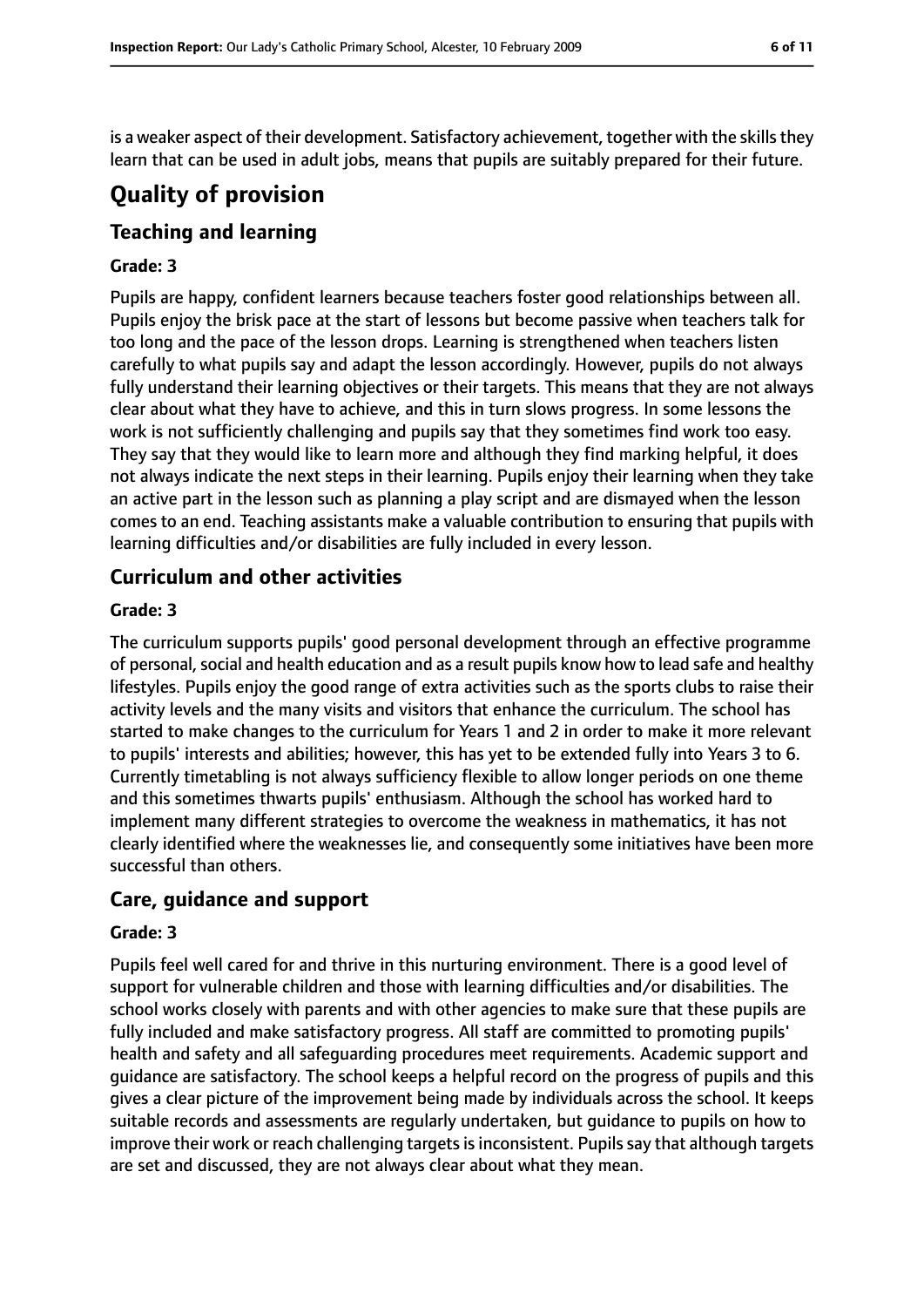### **Leadership and management**

#### **Grade: 3**

The headteacher and deputy headteacher lead a supportive team of staff who are united in their firm commitment to providing a safe and happy learning environment, where all pupils are valued. The quality of school self-evaluation is satisfactory, and the school development plan is based on the right priorities. Some of the actions and ways of judging how well they have been achieved lack the sharpness needed to quicken the pace of improvement. Systems to check on the quality of teaching are established and undertaken by senior leaders and other staff. However, they are not sufficiently rigorous in identifying, analysing and rectifying the underlying weaknesses in teaching and learning that slow progress in mathematics and for more able pupils. The governing body are supportive and endeavour to ensure that they are kept informed about the work of the school. The school's strong links with parents and other agencies have a positive impact on the creation of a strong, closely knit community. These links are beginning to extend further to support the school's currently satisfactory provision to ensure community cohesion. The school's work is strongest within its own locality, but weaker in presenting a more global picture and providing opportunities for pupils to experience other cultures.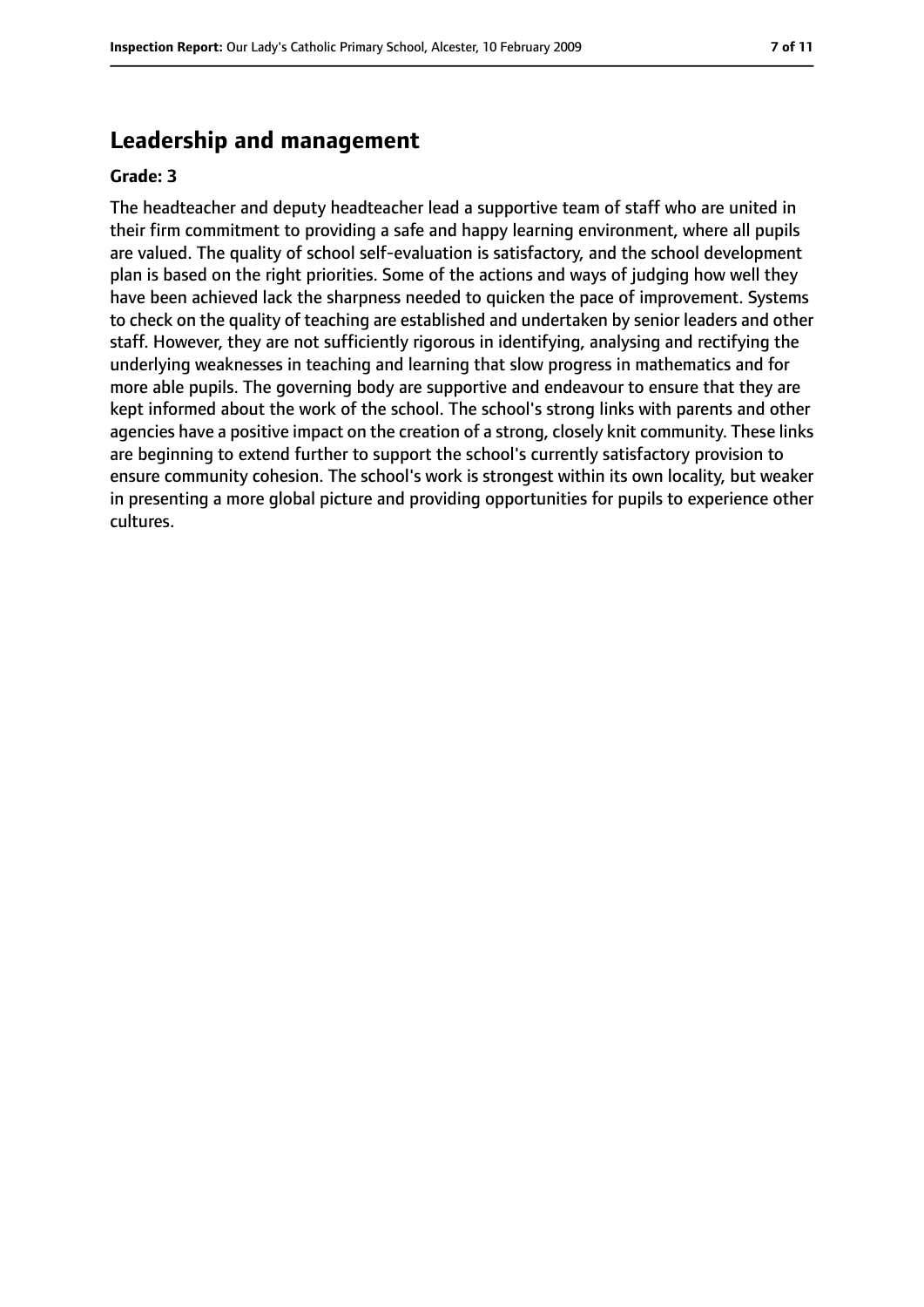**Any complaints about the inspection or the report should be made following the procedures set out in the guidance 'Complaints about school inspection', which is available from Ofsted's website: www.ofsted.gov.uk.**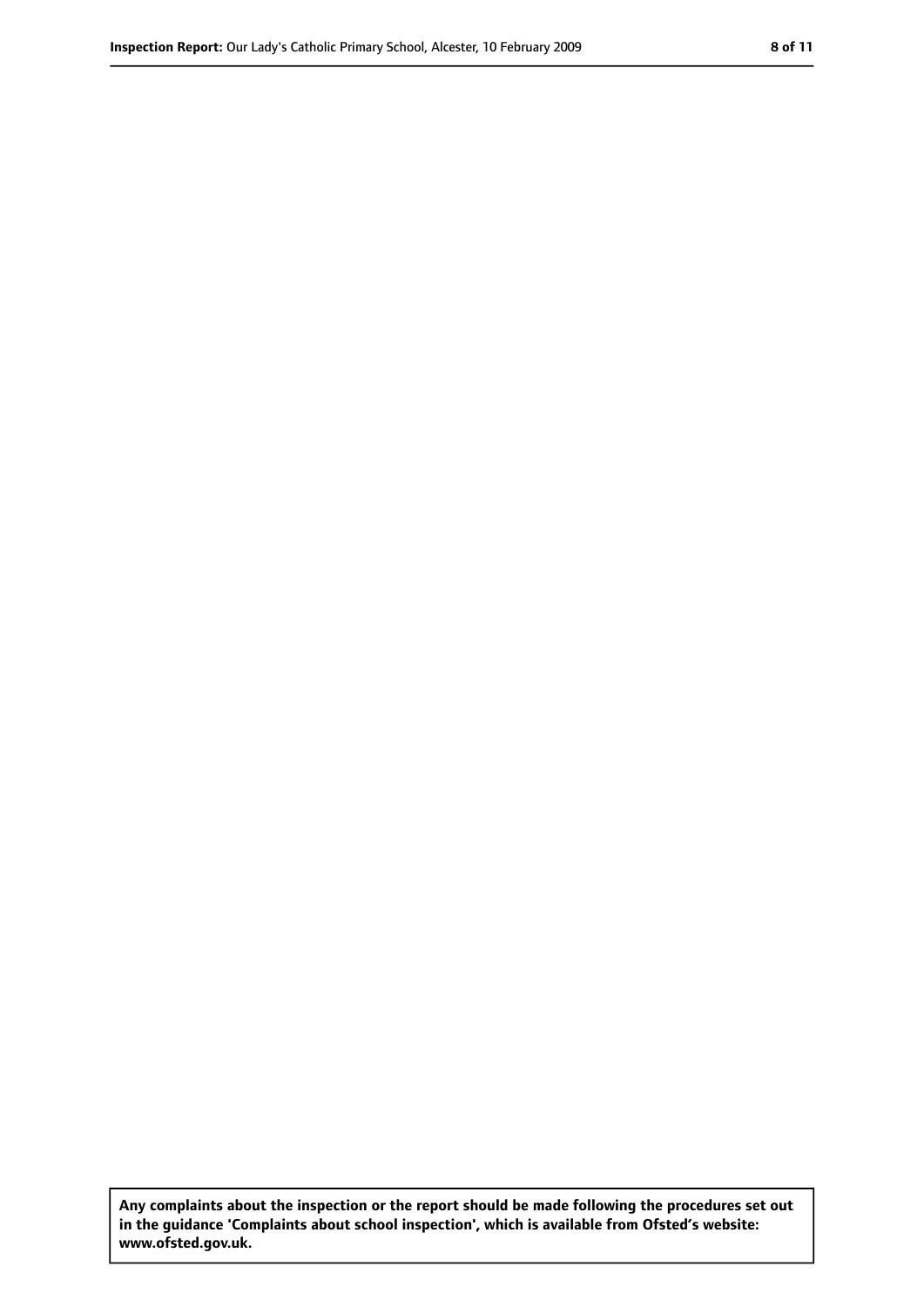## **Inspection judgements**

| Key to judgements: grade 1 is outstanding, grade 2 good, grade 3 satisfactory, and | <b>School</b> |
|------------------------------------------------------------------------------------|---------------|
| arade 4 inadequate                                                                 | Overall       |

#### **Overall effectiveness**

| How effective, efficient and inclusive is the provision of<br>education, integrated care and any extended services in meeting the<br>needs of learners? |     |
|---------------------------------------------------------------------------------------------------------------------------------------------------------|-----|
| Effective steps have been taken to promote improvement since the last<br>inspection                                                                     | Yes |
| How well does the school work in partnership with others to promote learners'<br>well being?                                                            |     |
| The capacity to make any necessary improvements                                                                                                         |     |

### **Effectiveness of the Early Years Foundation Stage**

| How effective is the provision in meeting the needs of children in the<br><b>EYFS?</b>       |  |
|----------------------------------------------------------------------------------------------|--|
| How well do children in the EYFS achieve?                                                    |  |
| How good are the overall personal development and well-being of the children<br>in the EYFS? |  |
| How effectively are children in the EYFS helped to learn and develop?                        |  |
| How effectively is the welfare of children in the EYFS promoted?                             |  |
| How effectively is provision in the EYFS led and managed?                                    |  |

### **Achievement and standards**

| How well do learners achieve?                                                                               |  |
|-------------------------------------------------------------------------------------------------------------|--|
| The standards <sup>1</sup> reached by learners                                                              |  |
| How well learners make progress, taking account of any significant variations<br>between groups of learners |  |
| How well learners with learning difficulties and/or disabilities make progress                              |  |

<sup>&</sup>lt;sup>1</sup>Grade 1 - Exceptionally and consistently high; Grade 2 - Generally above average with none significantly below average; Grade 3 - Broadly average to below average; Grade 4 - Exceptionally low.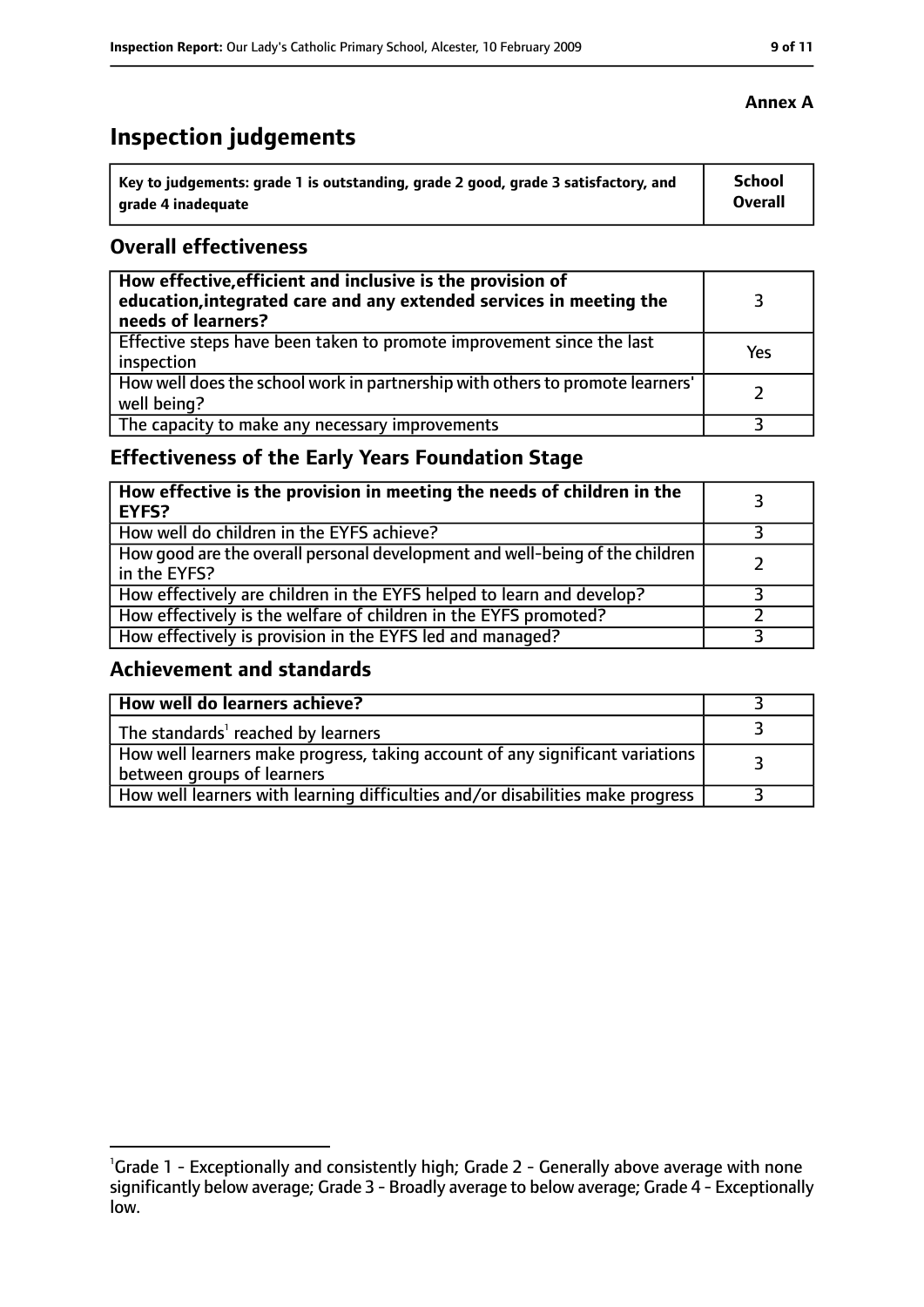### **Personal development and well-being**

| How good are the overall personal development and well-being of the<br>learners?                                 |  |
|------------------------------------------------------------------------------------------------------------------|--|
| The extent of learners' spiritual, moral, social and cultural development                                        |  |
| The extent to which learners adopt healthy lifestyles                                                            |  |
| The extent to which learners adopt safe practices                                                                |  |
| The extent to which learners enjoy their education                                                               |  |
| The attendance of learners                                                                                       |  |
| The behaviour of learners                                                                                        |  |
| The extent to which learners make a positive contribution to the community                                       |  |
| How well learners develop workplace and other skills that will contribute to<br>their future economic well-being |  |

## **The quality of provision**

| How effective are teaching and learning in meeting the full range of<br>learners' needs?                |  |
|---------------------------------------------------------------------------------------------------------|--|
| How well do the curriculum and other activities meet the range of needs and<br>  interests of learners? |  |
| How well are learners cared for, quided and supported?                                                  |  |

### **Leadership and management**

| How effective are leadership and management in raising achievement<br>and supporting all learners?                                              |     |
|-------------------------------------------------------------------------------------------------------------------------------------------------|-----|
| How effectively leaders and managers at all levels set clear direction leading<br>to improvement and promote high quality of care and education |     |
| How effectively leaders and managers use challenging targets to raise standards                                                                 |     |
| The effectiveness of the school's self-evaluation                                                                                               | 3   |
| How well equality of opportunity is promoted and discrimination eliminated                                                                      | 3   |
| How well does the school contribute to community cohesion?                                                                                      | 3   |
| How effectively and efficiently resources, including staff, are deployed to<br>achieve value for money                                          | 3   |
| The extent to which governors and other supervisory boards discharge their<br>responsibilities                                                  |     |
| Do procedures for safequarding learners meet current government<br>requirements?                                                                | Yes |
| Does this school require special measures?                                                                                                      | No  |
| Does this school require a notice to improve?                                                                                                   | No  |